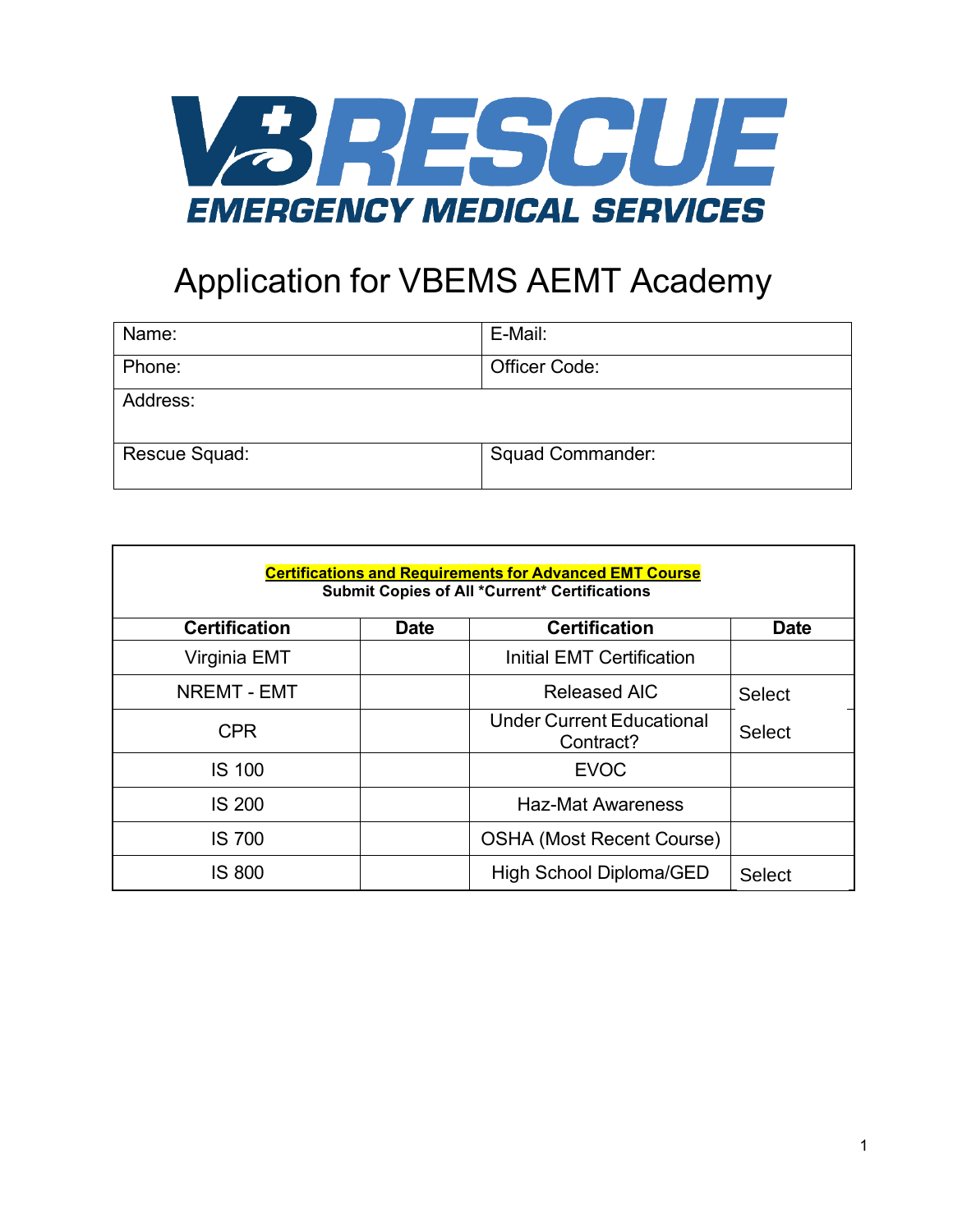## **Approval from Squad Commander or Assistant Squad Commander**

Applicants must have this page completed and signed by Squad Commander or Assistant Squad Commander prior to submitting the application.

I have reviewed and understand the EMS Duty Policy and the Certification and Credentialing Policy with my Squad Commander or his/her designee. (Applicant needs to initial next to each policy to indicate review and understanding).

EMS Duty Policy <https://www.vbems.com/download/policies/operations/OPS-EMS-Duty-Policy.pdf> Certification and Credentialing Policy [https://www.vbems.com/download/policies/training\\_policies/20200730-EMS-POLICY-Credentials-](https://www.vbems.com/download/policies/training_policies/20200730-EMS-POLICY-Credentials-Certification-and-Credentialing.pdf)[Certification-and-Credentialing.pdf](https://www.vbems.com/download/policies/training_policies/20200730-EMS-POLICY-Credentials-Certification-and-Credentialing.pdf)

Applicant:

**Print Name Signature Date** 

Squad Commander or Assistant Squad Commander:

By signing below, the Squad Commander or Assistant Squad Commander verifies that this applicant is a member in good standing and approved for consideration as an AEMT student with the City of Virginia Beach.

**Print Name Signature Contract Contract Date** 

VB Rescue Squad Name Select